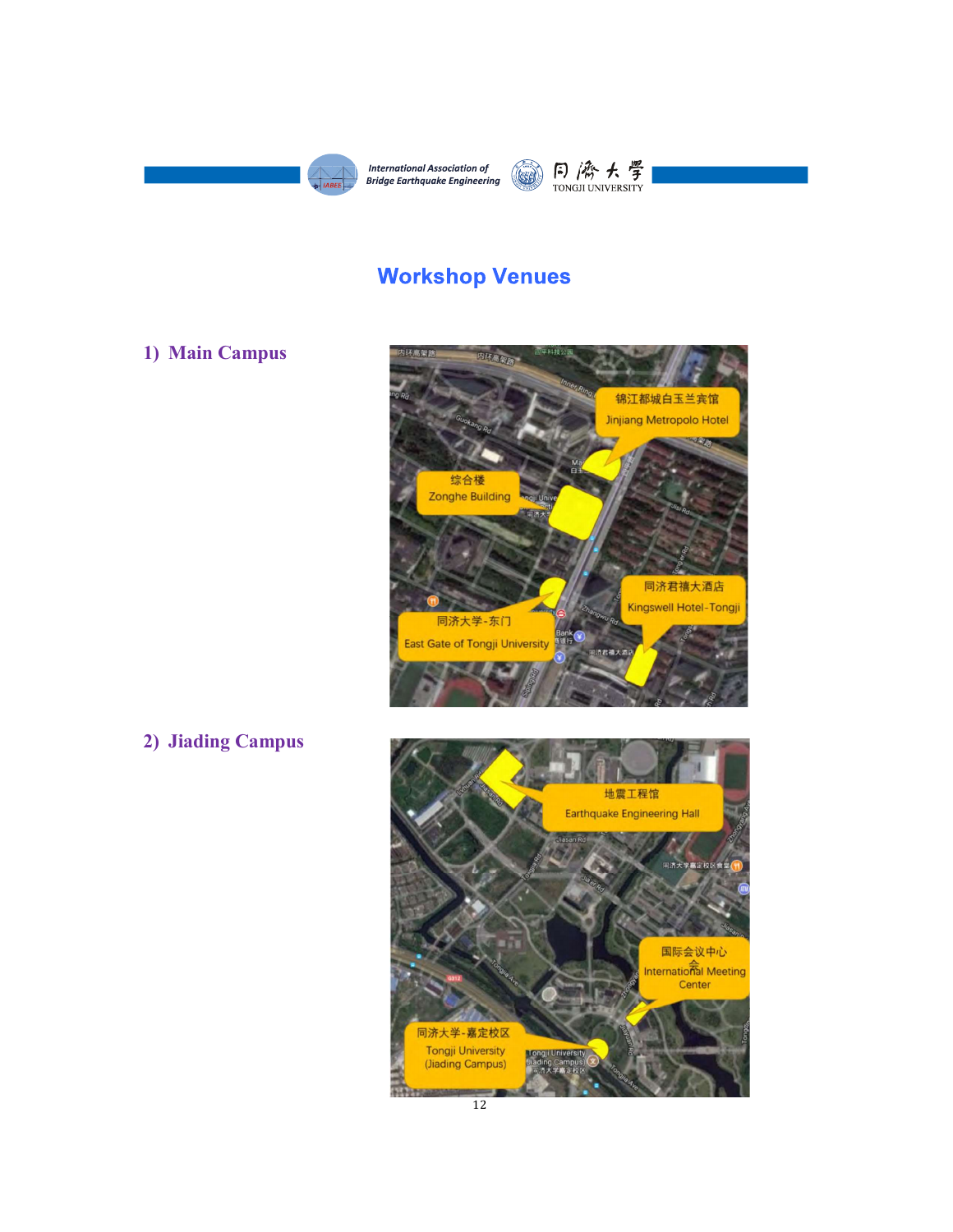

1. Shanghai Hongqiao International Association of (S) (A)<br>
F. (A)<br>
1. Shanghai Hongqiao International Airport Terminal 1<br>
3. Shanghai Hongqiao International Airport Terminal 1<br>
3. Shanghai Hongqiao International Airport Subway To Kingswell Hotel-Tongji: Walk to Hongqiao Airport Terminal 1 Station (虹桥机场 1 号航 站楼) (About 810m) —— Take subway Line 10 Toward Xinjiangwancheng (新江湾城方向), get off the train at Tongji University Station (同济大学站) after 19 stops and follow signs for exit 1, walk to Kingswell Hotel-Tongji (About 250m).

Subway To Jinjiang Metropolo Hotel: Walk to Hongqiao Airport Terminal 1 Station (虹桥机场 1 号 航站楼) (About 810m)—— Take subway Line 10 Toward Xinjiangwancheng, (新江湾城方向), get off the train at Tongji University Station (同济大学站) after 19 stops and follow signs for exit 5, walk to Jinjiang Metropolo Hotel (About 450m).

Subway To Days Hotel Fortune Shanghai Bund: Walk to Hongqiao Airport Terminal 1 Station (虹 桥机场 1 号航站楼) (About 810m) —— Take subway Line 10 **Toward Xinjiangwancheng** (新江湾城 方向), get off the train at *Hailun Road Station* (海伦路站)after 16 stops and follow signs for exit 7, walk to Days Hotel Fortune Shanghai Bund (About 760m). the train at *Tongyl University Station* (同济大学52) after 19 stops and tollow signs for exit 1, walk<br>Taxi: About 81 yuan (Calculated by the shortest route)<br>Taxi: About 81 yuan (Calculated by the shortest route)<br>Subway To *J* 

Subway to Kingswell Hotel-Tongji: Walk to Hongqiao Airport Terminal 2 Station (虹桥机场 2 号航 站楼) (About 150m) —— Take subway Line 10 Toward Xinjiangwancheng (新江湾城方向), get off the train at Tongji University Station (同济大学站) after 20 stops and follow signs for exit 1, walk to Kingswell Hotel-Tongji (About 250m).

Taxi: About 98 yuan (Calculated by the shortest route)

Subway to Jinjiang Metropolo Hotel: Walk to Hongqiao Airport Terminal 2 Station (虹桥机场 2 号 航站楼) (About 150m) —— Take subway Line 10 **Toward Xinjiangwancheng** (新江湾城方向), get off the train at Tongji University Station (同济大学站) after 20 stops and follow signs for exit 5, walk to Jinjiang Metropolo Hotel (About 450m).

Taxi: About 98 yuan (Calculated by the shortest route)